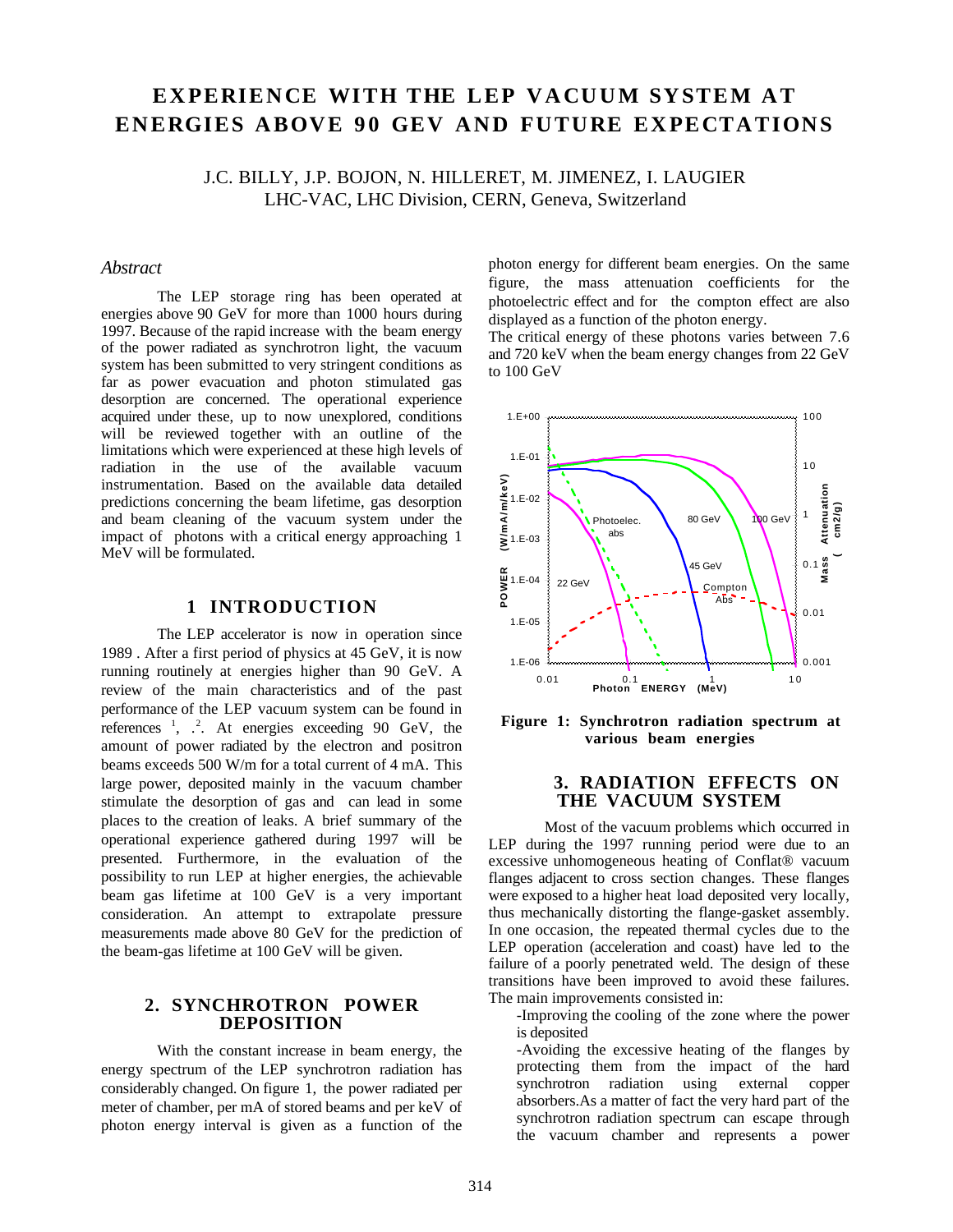sufficiently large to overheat massive elemnts like flanges assembly.

More details on damages created by the synchrotron radiation on LEP equipment can be found in reference<sup>3</sup>

## **4. DYNAMIC PRESSURE**

The total pressure in an operating electron storage ring is the sum of 2 main contributions:

-The static pressure, measured in the absence of beam, which is due to the thermal degassing of the vacuum chambers.

-The dynamic pressure (D.P.), measured in the presence of beams, which results from the desorption of various gases, mainly  $H_2$  and CO, under the photon impact. This D.P. is proportional to the beam current and is expressed in Torr/mA.

The D.P. was measured during the first part of the 1998 LEP running period and typical results obtained in an arc sector (hence exposed to the full radiation of the main bending magnets) are given on figure 2. Before operation the static pressure is closed to  $10^{-11}$  Torr. During the first period of operation at 45 GeV, the initial D.P. was  $10^{-10}$ Torr/mA decreasing very quickly ( beam dose~ 200 mA.h) to  $10^{-11}$  Torr/mA. The increase of the beam energy from 45 to 94.5 GeV resulted in a D.P. increase by a factor close to 16



**Figure 2: D.P. evolution in a LEP arc**

### **5. BEAM ENERGY DEPENDENCE OF THE D.P. DURING 1998**

In order to study its dependence on the beam energy, the evolution of the D.P. in the arcs of LEP was measured as a function of the beam energy (E). The pressure was measured on Bayard-Alpert gauges at the following beam energies: 22, 45, 65, 80, 86, 91.5 GeV and the corresponding D.P. calculated. The results are given figure 3 after normalisation to 1 at 45 GeV. The same graph shows also the total power radiated by the beam, normalized to 1 at 45 GeV. The decrease of the normalized D.P.between 91.5 and 45 GeV exhibits the same  $E<sup>4</sup>$  dependence as the total emitted power. Below 45 GeV this  $E<sup>4</sup>$  dependence is no more valid for the D.P. which decreases only slightly (a factor 3 instead of the expected 15 if the  $E^4$  law was followed).



This effect can be explained by considering the strong decrease in the photon attenuation (see figure 1) due to the important loss of efficiency of the photoelectric effect when the photon energy increases from 7.6 keV ( the critical energy at 22 GeV) to 65 keV (the critical energy corresponding to a 45 GeV beam). This very strong reduction of the photon absorption cross section partly compensates, between 22 and 45 GeV the increase of radiated power. On the contrary, for beam energies between 45 and 100 GeV, the compton scattering becomes the dominant attenuation process and the attenuation in the vacuum chamber of the emitted photons is only slowly varying with the photon energy. Under these circumstances, the energy deposition rate is unchanged and the amount of absorbed energy varies proportionally to the incident energy flux. Hence the desorption rate, directly related to the energy deposition rate follows the same  $E^4$  law as the radiated power.

#### **6. LIFETIME CONSIDERATIONS**

The observed lifetime in LEP is the combination of various effects leading to a decrease with time of the beam intensity. In the absence of collisions, the lifetime<sup>4</sup> is mainly given by:

$$
\frac{1}{\tau_b} \approx \frac{1}{\tau_c} + \frac{1}{\tau_v}
$$

where :  $\tau_{\rm h}$  is the measured beam lifetime  $\tau_c$  is the Compton lifetime.  $\tau_{v}$  is the beam - gas lifetime